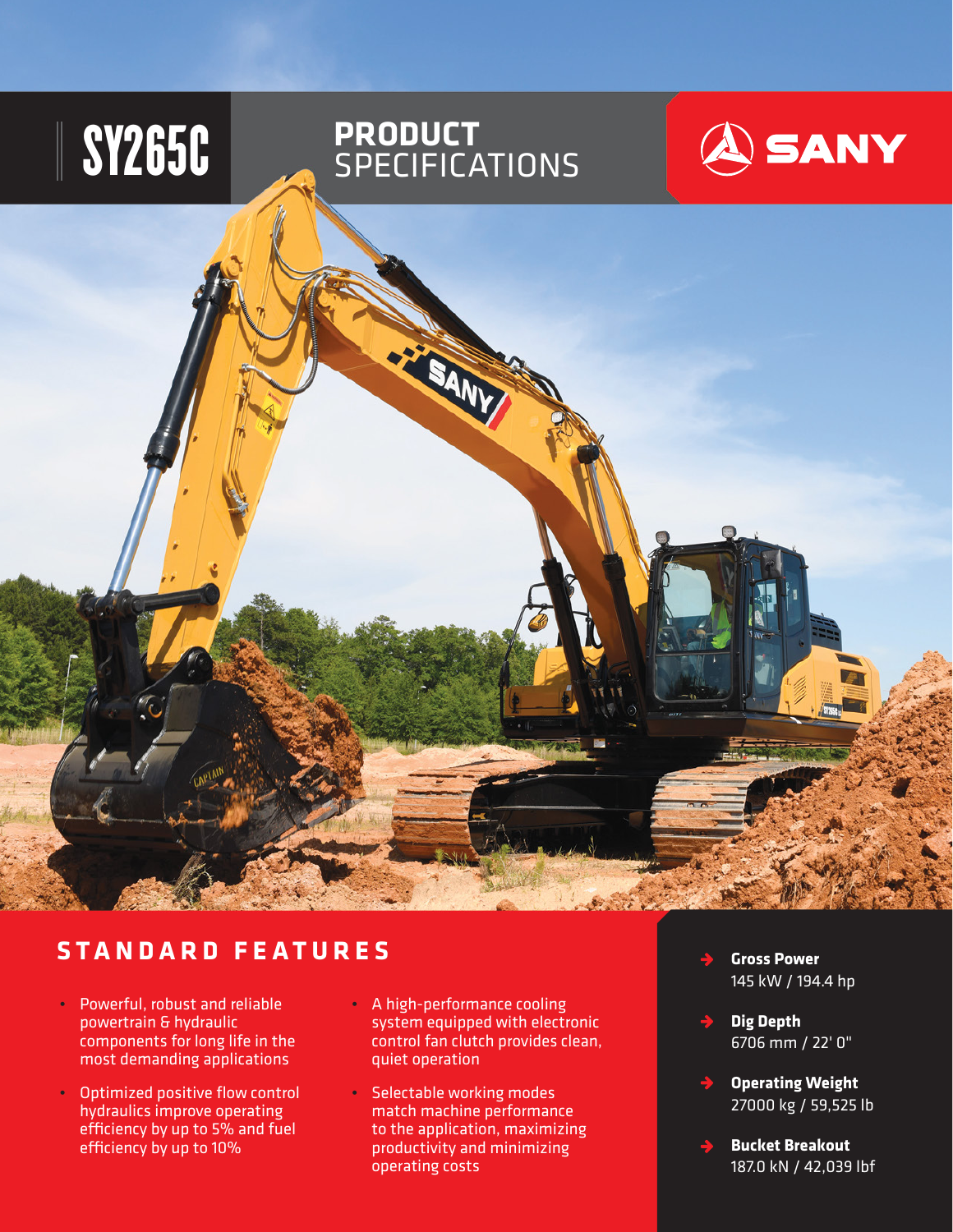# SY265C PRODUCT **SPECIFICATIONS**

DIMENSIONS





#### **DIMENSIONS**

|   | Boom Length                   | 5900 mm  | 19'4"       |
|---|-------------------------------|----------|-------------|
|   | Stick (Arm) Length            | 2950 mm  | 9' 8"       |
| Α | <b>Transport Length</b>       | 10290 mm | 33' 9"      |
| B | <b>Transport Width</b>        | 3390 mm  | 11'1''      |
| С | <b>Transport Height</b>       | 3255 mm  | 10' 8''     |
| D | Upper Structure Width         | 3150 mm  | 10'4''      |
| E | <b>Blade Height</b>           | 2957 mm  | $9'$ $8''$  |
| F | Track Width (standard shoe)   | 800 mm   | 31"         |
| G | <b>Track Gauge</b>            | 2590 mm  | 8'6''       |
| H | Ground Clearance (minimum)    | 470 mm   | 19"         |
| L | <b>Tail Swing Radius</b>      | 3105 mm  | $10'$ $2''$ |
| J | <b>Track Length on Ground</b> | 3830 mm  | $12'$ 7"    |
| К | <b>Track Length</b>           | 4636 mm  | 15'3''      |

**Powerful**, **robust** and **reliable** powertrain and hydraulic components

#### **TECHNICAL SPECIFICATIONS**

| <b>Operating Weight</b>             | 27,000 kg                                          | 59,525 lb                            |  |  |
|-------------------------------------|----------------------------------------------------|--------------------------------------|--|--|
| <b>Ground Pressure</b>              | 39.3 kPa                                           | 5.7 psi                              |  |  |
| <b>Engine</b>                       | Cummins QSB 6.7 T4F                                |                                      |  |  |
| Displacement                        | 6.7 <sub>L</sub>                                   | 408.9 in <sup>3</sup>                |  |  |
| <b>Gross Power</b>                  | 145 kW                                             | 194.4 HP                             |  |  |
| <b>Hydraulics</b>                   | <b>Positive Flow Control</b><br>with Pilot Control |                                      |  |  |
| Main Hydraulic Pump                 |                                                    | Axial Piston - Variable Displacement |  |  |
| Operating Flow (maximum)            | 520.0 L/min                                        | 137.4 gal/min                        |  |  |
| <b>Operating Pressure (maximum)</b> | 34.3 MPa                                           | 4975 psi                             |  |  |
| Power Boost Pressure<br>(maximum)   | 37.3 MPa                                           | 5410 psi                             |  |  |
| <b>Travel Motor</b>                 |                                                    | <b>Axial Piston with Park Brake</b>  |  |  |
| Travel Pressure (maximum)           | 34.3 MPa                                           | 4975 psi                             |  |  |
| Travel Speeds (maximum)             | 3.5 / 5.5 km/hr                                    | $2.2 / 3.4$ mph                      |  |  |
| Travel Effort (maximum)             | 227.0 kN                                           | 51,032 lbf                           |  |  |
| Grade Capability (maximum)          |                                                    | 35°                                  |  |  |
| <b>Swing Motor</b>                  | Axial Piston with Swing Brake                      |                                      |  |  |
| Swing Pressure (maximum)            | 27.5 MPa                                           | 3989 psi                             |  |  |
| Swing Speed (maximum)               | 10.6 RPM                                           |                                      |  |  |
| <b>Undercarriage</b> (standard)     | <b>Steel Track</b>                                 |                                      |  |  |
| Track Shoe width (standard)         | 800 mm                                             | 31"                                  |  |  |
| Track Rollers (per side)            |                                                    | 9                                    |  |  |
| Carrier Rollers (per side)          |                                                    | $\overline{2}$                       |  |  |

#### **SERVICE REFILL CAPACITIES**

| <b>Fuel Tank Capacity</b>      | 465.0 L           | 122.8 gal  |
|--------------------------------|-------------------|------------|
| <b>DEF Tank Capacity</b>       | 38.0 L            | $10.0$ gal |
| <b>Hydraulic Tank Capacity</b> | 277.0 L           | 73.2 gal   |
| <b>Engine Oil Capacity</b>     | 24.7 $\mathsf{L}$ | $6.5$ gal  |
| <b>Cooling System Capacity</b> | 40.0 L            | $10.6$ gal |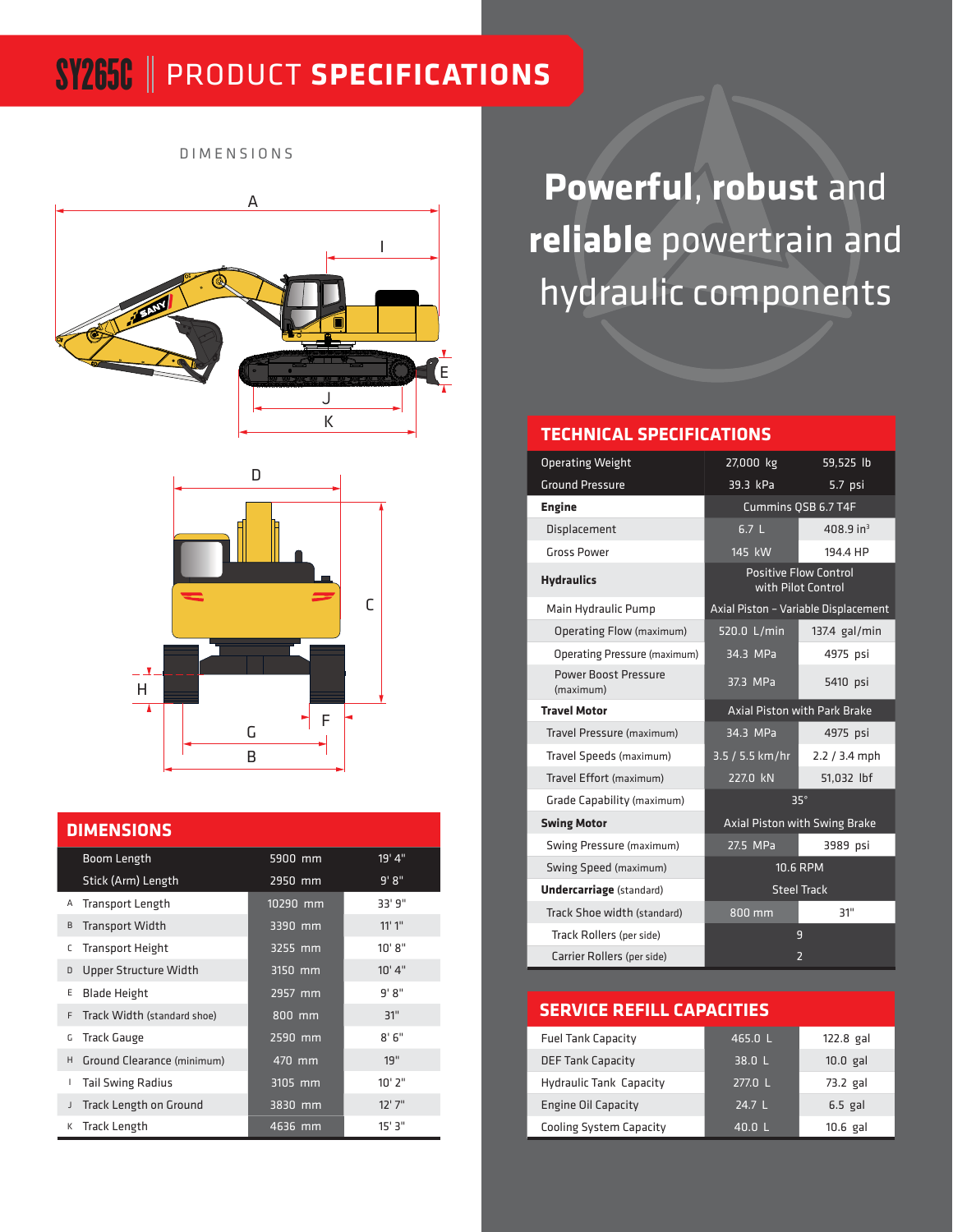# DIGGING PERFORMANCE | SY265C

#### WORKING RANGE



| <b>WORKING RANGE</b>                     |          |         |  |  |  |  |
|------------------------------------------|----------|---------|--|--|--|--|
| Boom Length                              | 5900 mm  | 19' 4"  |  |  |  |  |
| Stick (Arm) Length                       | 2950 mm  | 9' 8''  |  |  |  |  |
| A Maximum Digging Height                 | 9740 mm  | 31' 11" |  |  |  |  |
| B Maximum Dumping Height                 | 6715 mm  | 22'0''  |  |  |  |  |
| Maximum Digging Depth<br>C               | 6706 mm  | 22'0''  |  |  |  |  |
| Maximum Vertical Wall Digging Depth<br>D | 5675 mm  | 18'7''  |  |  |  |  |
| E Maximum Reach at Ground Level          | 10225 mm | 33'7"   |  |  |  |  |
| F Minimum Swing Radius                   | 3800 mm  | 12' 6'' |  |  |  |  |

| <b>DIGGING PERFORMANCE</b>      |          |            |  |  |  |
|---------------------------------|----------|------------|--|--|--|
| Boom Length                     | 5900 mm  | 19' 4"     |  |  |  |
| Stick (Arm) Length              | 2950 mm  | 9' 8''     |  |  |  |
| Bucket Breakout Force (ISO)     | 187.0 kN | 42,039 lbf |  |  |  |
| Stick (Arm) Digging Force (ISO) | 130.0 kN | 29,225 lbf |  |  |  |